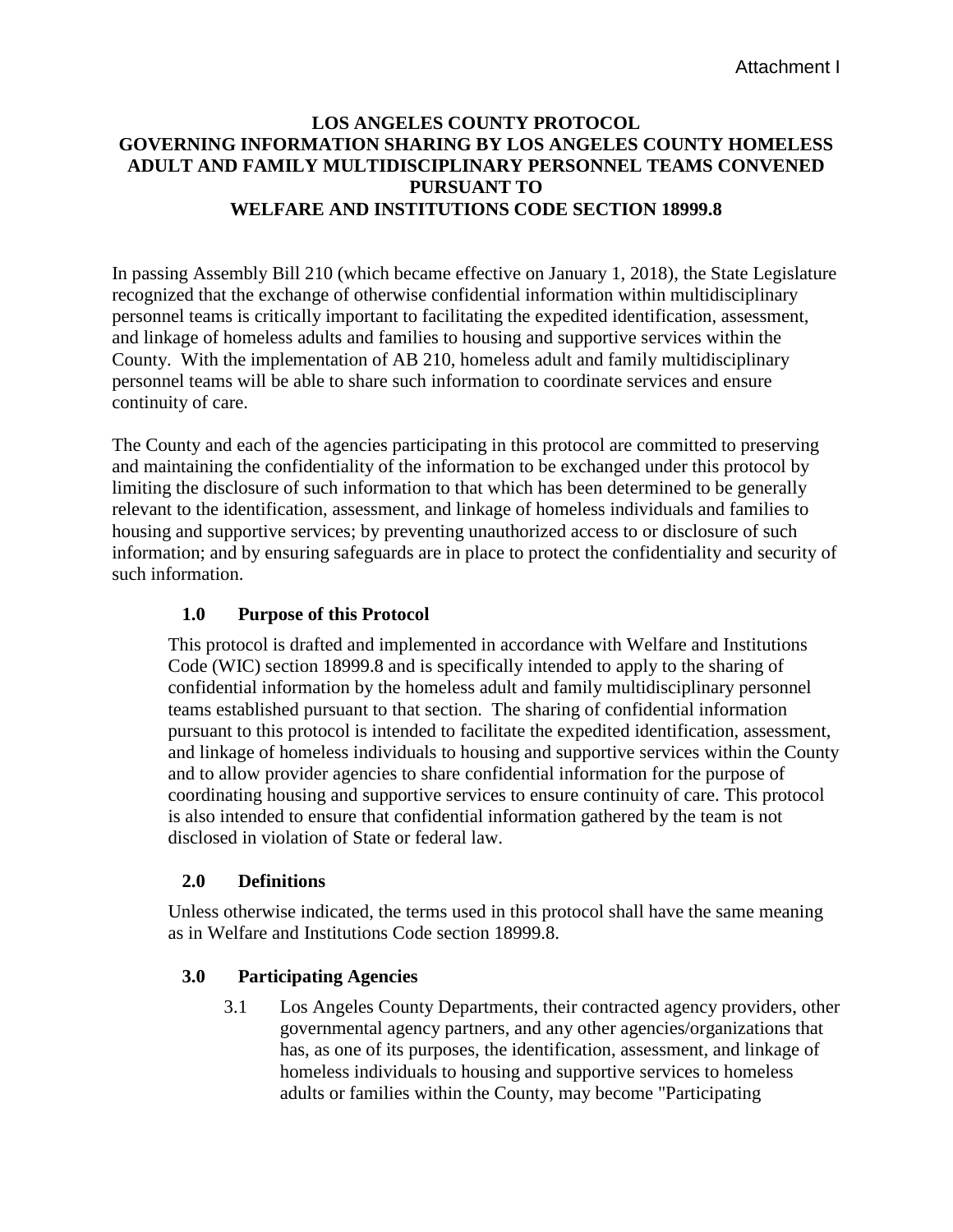Agencies" subject to this protocol. Pursuant to WIC 18999.8(b)(3), Participating Agencies in the County include but are not limited to:

Alternate Public Defender (APD) Community Development Commission (CDC)/Housing Authority of the County of Los Angeles (HACoLA) Chief Executive Office (CEO) Department of Health Services (DHS) Department of Mental Health (DMH) Department of Military and Veterans Affairs (MVA) Department of Public Health (DPH) Department of Public Social Services (DPSS) Los Angeles County Office of Education (LACOE) Los Angeles Homeless Services Authority (LAHSA) Probation Department (Probation) Public Defender (PD) Sheriff's Department (LASD) Workforce Development, Aging and Community Services Department (WDACS) Contracted Agencies of any of the above-listed Participating Agencies (Contracted Agencies) Governmental agencies working in partnership with any of the abovelisted Participating Agencies (Governmental Agencies) Non-Governmental agencies working in partnership any of the above listed Participating Agencies (Partner Agencies)

- 3.2 Additional County Departments, Contracted Agencies, Governmental Agencies, and Partner Agencies may be added as a Participating Agency upon approval by CEO Homeless Initiative (CEO-HI) and compliance with applicable terms herein.
- 3.3 Agencies will sign a Participating Agency Agreement (Agreement) to certify their participation and commitment to abide by all requirements in the Agreement.
- 3.4 All Participating County Departments will receive notice if a Participating County Department elects to cease participation or when an additional County Department becomes a Participating Agency.

## **4.0 Establishment of the Multidisciplinary Personnel Teams**

Personnel of any Participating Agency who meet the criteria set forth in WIC 18999.8(b)(2) shall be eligible to participate as members of a homeless adult and family multidisciplinary team. The multidisciplinary personnel team may include any or all of those categories of persons listed in WIC section 18999.8(b)(2) and in Attachment B.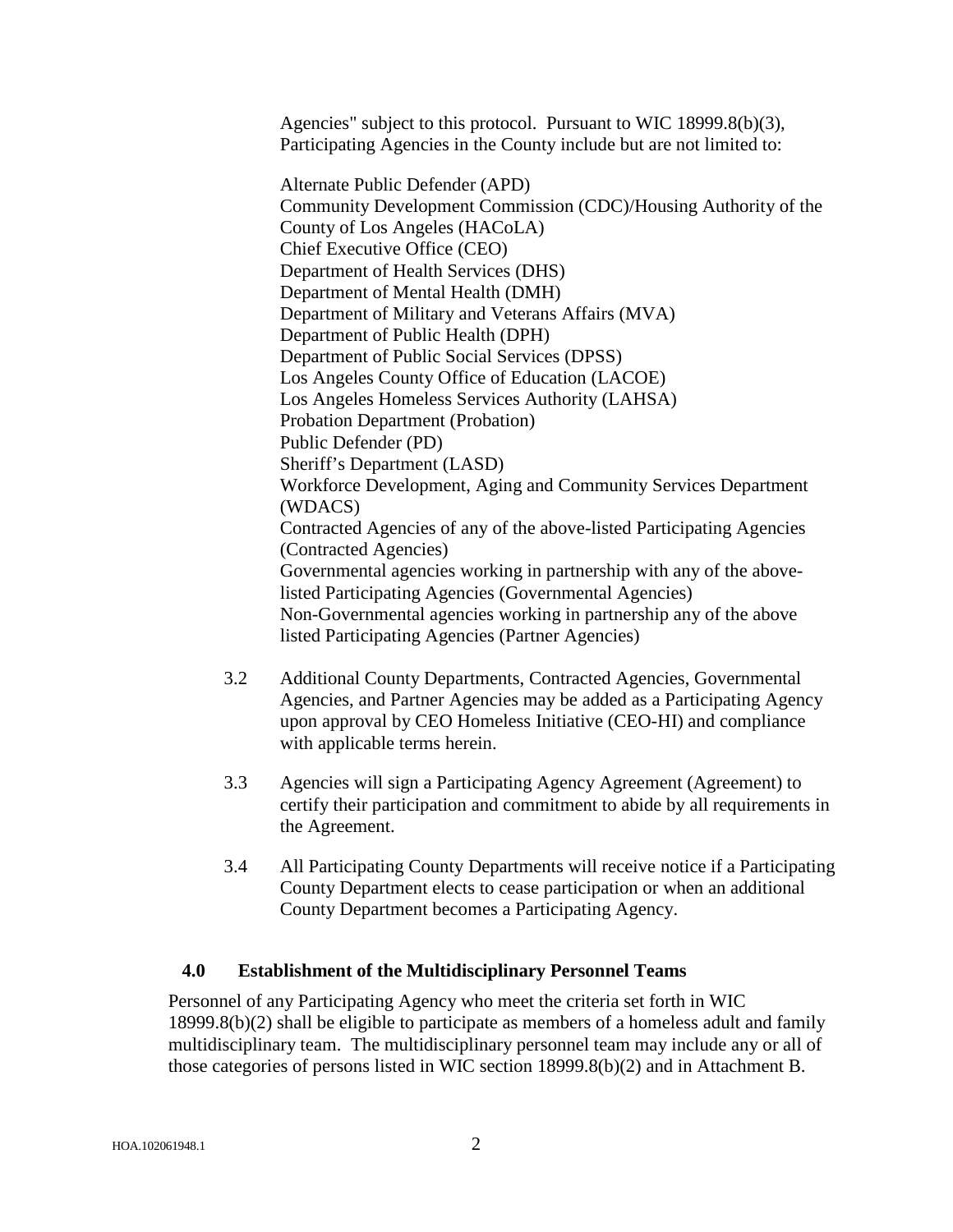**5.0 Information/Data Items that May be Disclosed and Exchanged among Members of the Homeless Adult and Family Multidisciplinary Personnel Team**

- 5.1 The members of the homeless adult and family multidisciplinary personnel team may disclose to and exchange with one another, information that may be designated as confidential under State law, if the members of the homeless adult and family multidisciplinary personnel team possessing that information reasonably believe it is generally relevant to the identification, assessment, and linkage of homeless adults and families to housing and supportive services, provided that no information may be shared in a manner prohibited by federal law or regulations.
	- 5.1.1 "Relevant" information shall include any information that has any tendency to assist a homeless adult and family multidisciplinary personnel team to identify, assess, and link homeless adults and families to housing and supportive services. Examples of relevant information that would be deemed shareable by and between MDTs, include but are not limited to those items of information listed on Attachment A.
	- 5.1.2 Representatives of domestic violence victim service organizations, as defined in subdivision (b) of Section 1037.1 of the Evidence Code, shall obtain a domestic violence victim's informed consent, in accordance with all applicable state and federal confidentiality laws, before disclosing information regarding a domestic violence victim or the victim's family.
	- 5.1.3 Unless there is written authorization, in accordance with all applicable laws, by the patient, information provided by DPH and its contractors concerning substance abuse treatment shall be limited to indicating that there is no record of a particular individual in the Substance Abuse Prevention and Control (SAPC) records.
- 5.2 Participating Agencies shall take reasonable steps to ensure information is complete, accurate, and up to date to the extent necessary for the agency's intended purposes and that the information has not been altered or destroyed in an unauthorized manner.
- 5.3 No confidential information or writings shall be disclosed to persons who are not members of the homeless adult and family multidisciplinary personnel team, except to the extent required or permitted under applicable law.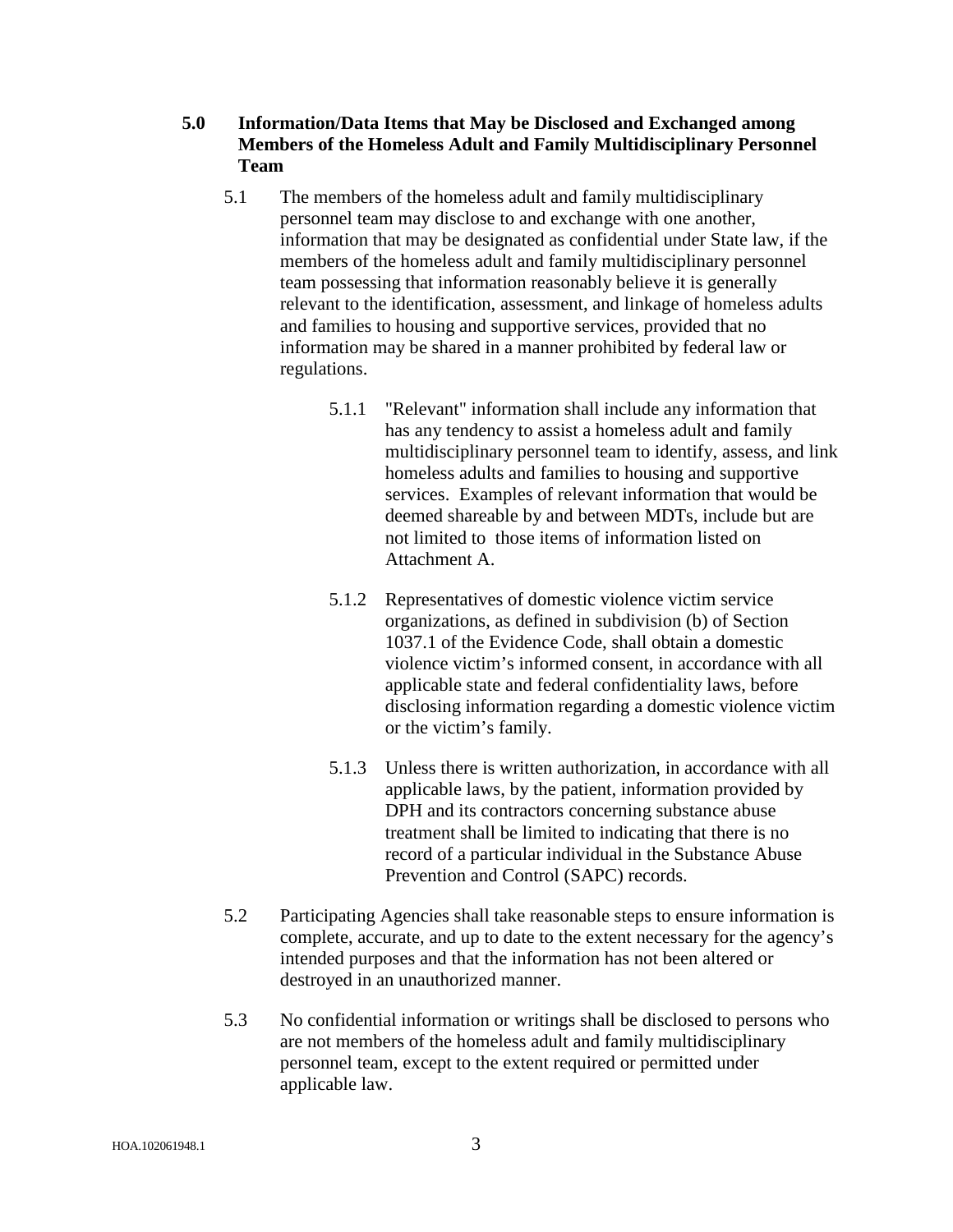5.4 Information and writings shared pursuant to this protocol are confidential. Testimony concerning the information and writings shared pursuant to this protocol is not admissible in any criminal, civil, or juvenile court proceeding. Further, information and writings shared pursuant to this protocol shall be protected from discovery and disclosure by all applicable statutory and common law protections. In addition, law enforcement shall not use any information obtained via AB 210 for purposes other than to identify, assist, and link homeless individuals and families with housing and supportive services.

## **6.0 How Information May be Shared**

- 6.1 Information may be shared by and between MDT members in person, telephonically, via facsimile or electronically in a manner consistent with WIC 18999.8(c)(2).
- 6.2 Electronic sharing of information/data under this Protocol will be facilitated by existing electronic data systems and electronic data systems that are under development (Data Systems).
- 6.3 Participating Agencies shall comply with the applicable information retention schedule established by the CEO-HI in accordance with applicable laws.

### **7.0 Use of Shared Information**

Information shared pursuant to this protocol will be used to facilitate the identification and assessment of homeless adults and families and their linkage to the most appropriate housing and supportive services. The information will be used to keep Participating Agencies informed about the services homeless adults and families are currently receiving or have received in the past. Shared information will be used to coordinate care, ensure continuity of care, and reduce duplication and fragmentation of services.

#### **8.0 Policies and Procedures**

- 8.1 The County shall develop written Countywide Policies and Procedures that include security and privacy awareness training for employees who will have access to information pursuant to this protocol.
- 8.2 The Policies and Procedures shall include a requirement that all persons who have access to information shared by participating agencies, sign a confidentiality statement that includes, at a minimum, general use, security safeguards, acceptable use, and enforcement policies.
- 8.3 All Participating Agencies shall receive a copy of the Countywide Policies and Procedures. Participating Agencies will certify their agreement to abide by the Policies and Procedures by signing the Participating Agencies Agreement.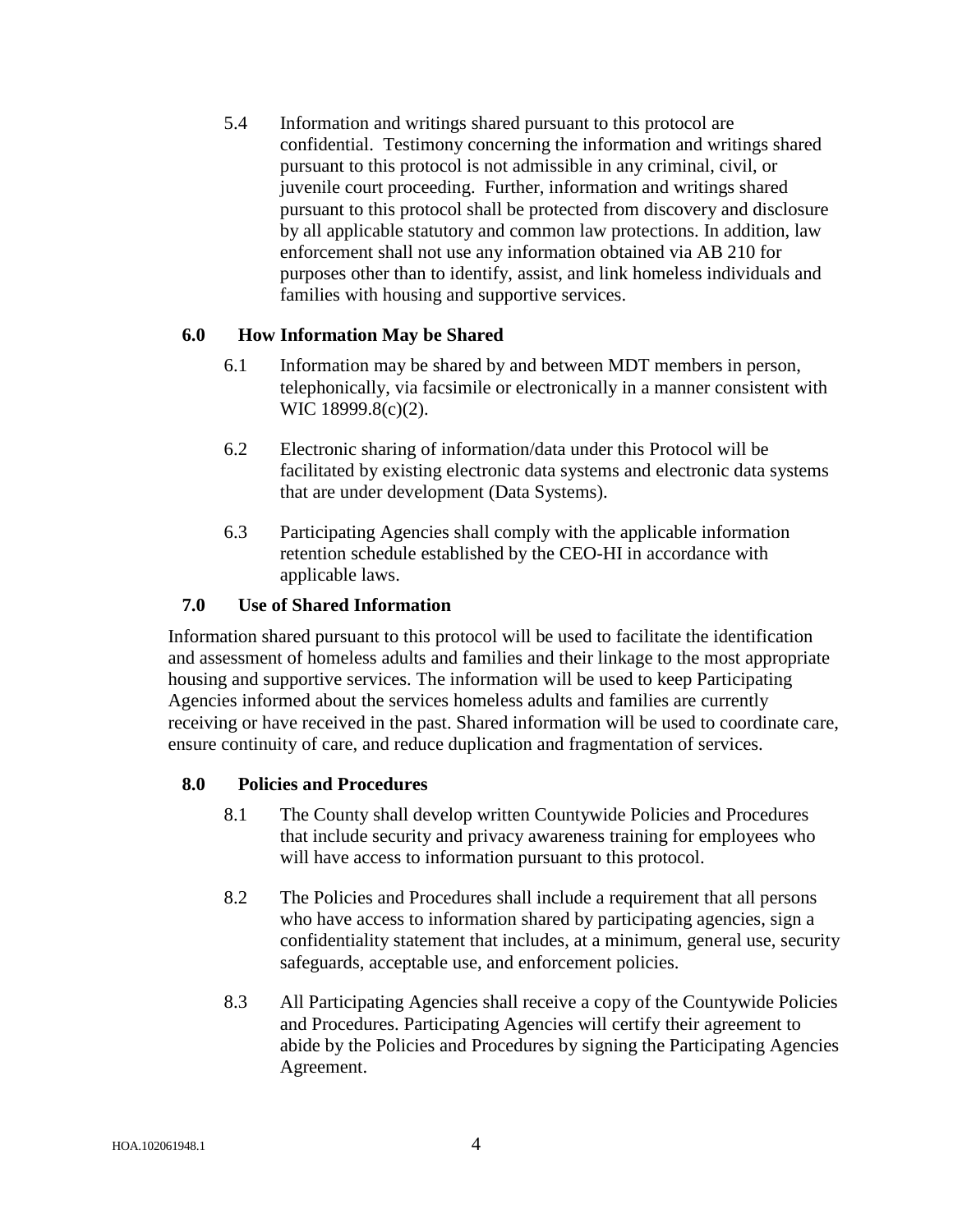8.4 Each Participating Agency shall have the option to develop its own supplemental policies and procedures, which shall not conflict with the Countywide Policies and Procedures. If a Participating Agency develops such supplemental policies and procedures, it will provide the most current version to CEO-HI no later than June  $30<sup>th</sup>$  of each year.

## **9.0 Ensuring Confidentiality**

- 9.1 Participating Agencies shall employ security controls that meet applicable federal and state standards, including reasonable administrative, technical, and physical safeguards to ensure data confidentiality, integrity, and availability and to prevent unauthorized or inappropriate access, use, or disclosure.
- 9.2 Every member of the homeless adult and family multidisciplinary personnel team who receives information or records regarding adults and families in his or her capacity as a member of the team shall be under the same privacy and confidentiality obligations and subject to the same confidentiality penalties as the person disclosing or providing the information or records. The information or records obtained shall be maintained in a manner that ensures the maximum protection of privacy and confidentiality rights.
- 9.3 Information and records communicated or provided to the team members by all providers and agencies shall be deemed private and confidential and shall be protected from discovery and disclosure by all applicable statutory and common law protections. Existing civil and criminal penalties shall apply to the inappropriate disclosure of information held by the team members.

## **10.0 Implementation and Oversight**

CEO-HI will provide oversight and coordination of activities under this protocol and the development and implementation that supports this protocol, in addition to serving as a Participating Agency.

The Chief Information Office (CIO) will assist in the development and implementation of any new County government information system that directly supports the exchange of information under this protocol.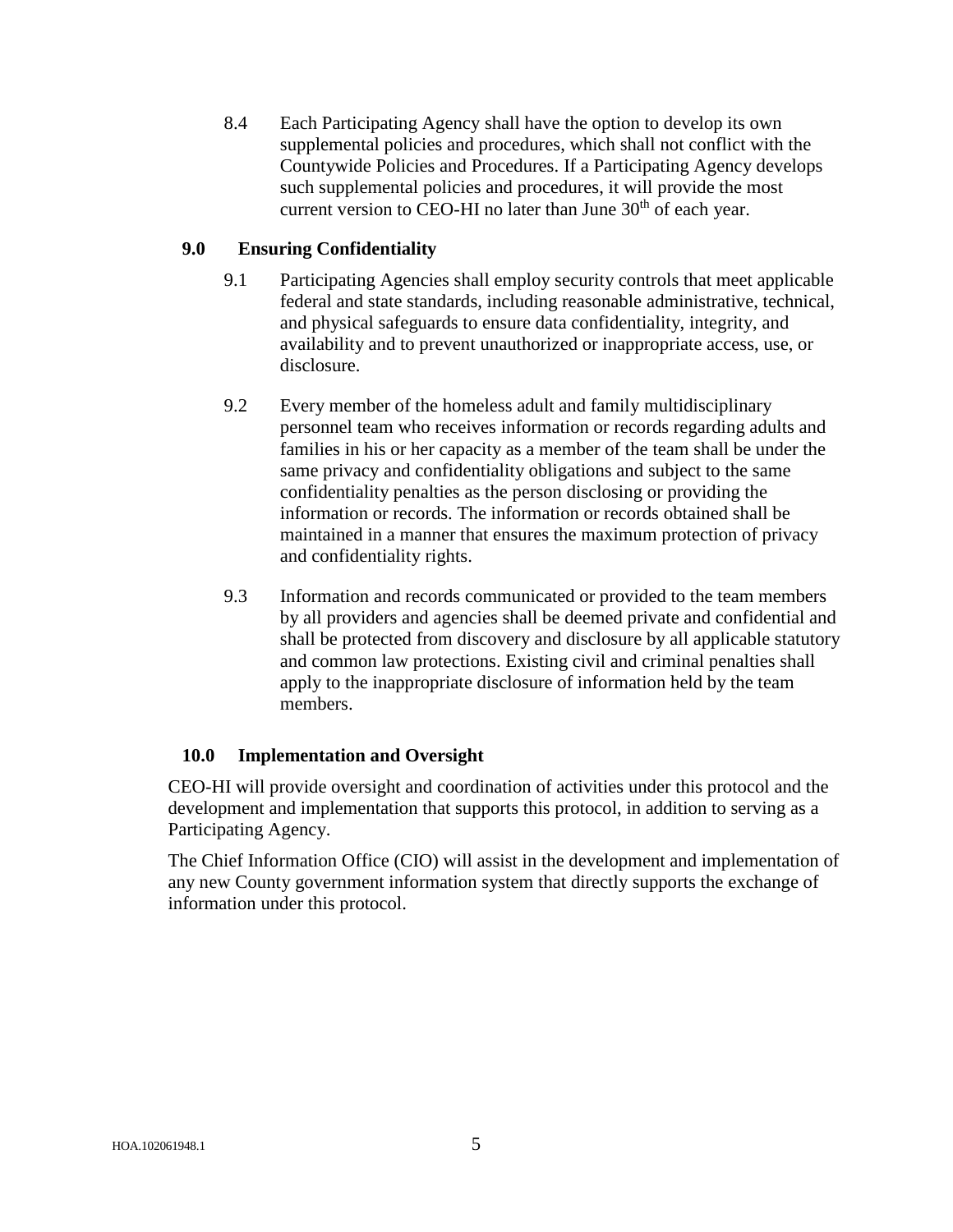## **Relevant Categories of Information to be Shared\***

- Demographic Information
- Contact Information
- Service and Program History
- Medical History
- Mental Health History
- Disability Status
- Housing and Homeless History and Status
- Benefit History and Status
- Criminal History and Status
- Probation Status
- Domestic Violence Status
- Veteran Status
- Employment and Educational History and Status
- High Risk Behavior, Violence, or Aggression History

\*This list is not exclusive. Members of homeless adult and family multidisciplinary personnel teams (MDTs) may share other information if they believe it is generally relevant to the identification, assessment, and linkage of homeless adults and families to housing and supportive services, provided that no information may be shared in a manner prohibited by federal law or regulations.